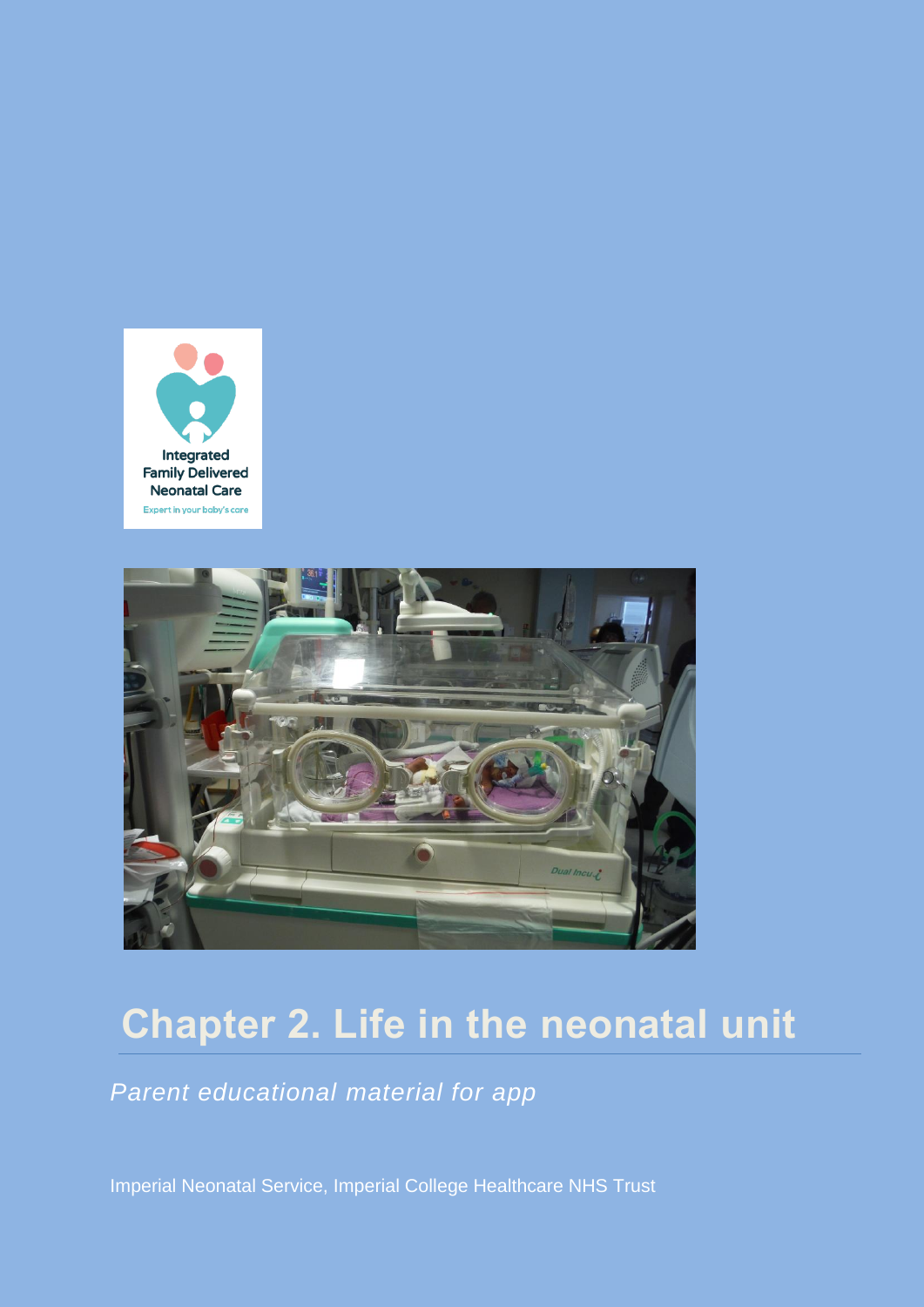



### **Life in the neonatal unit**

#### **Welcome to our neonatal unit!**

Having a baby admitted to a neonatal unit is often an unexpected and unsettling experience for parents. When your Baby is admitted to us, we aim to help you feel welcome and to provide you with reassurance and information.

### **Aims for this chapter**

We want you as a parent to:

- read more about the Imperial Neonatal Service and our two neonatal units
- understand the importance of hand hygiene and how to maintain it
- have practical details about contacting the unit and car parking
- know about how ward rounds happen in the units
- understand how we maintain privacy and confidentiality
- see how we work as part of a local neonatal network to get you and your Baby closer to home

### **1.1 Imperial neonatal units**

We provide care for extremely preterm babies (less than 27 weeks' gestation) and more mature babies at Queen Charlotte's & Chelsea Hospital and St Mary's Hospital. We also treat babies with complex medical needs, including cardiac and neurological problems, as well as babies with hypoxic ischaemic encephalopathy and retinopathy of prematurity.

We treat the extremely preterm babies in the neonatal intensive care unit at Queen Charlotte's & Chelsea Hospital. More mature babies born above 27 weeks' gestation are cared for at St Mary's Hospital. Both neonatal units provide cooling therapy for term babies with hypoxic ischaemic encephalopathy.

Each year more than 900 babies are admitted to our two neonatal units, making us one of the largest neonatal services in the UK.

You will be given a copy of our information pack, which includes our hand hygiene and visiting guidelines, and the 'Bliss Parent Information Guide' about having a premature or sick baby along with other useful information.

Additionally you will receive more information about our **Integrated Family Delivered Care programme (IFDC).**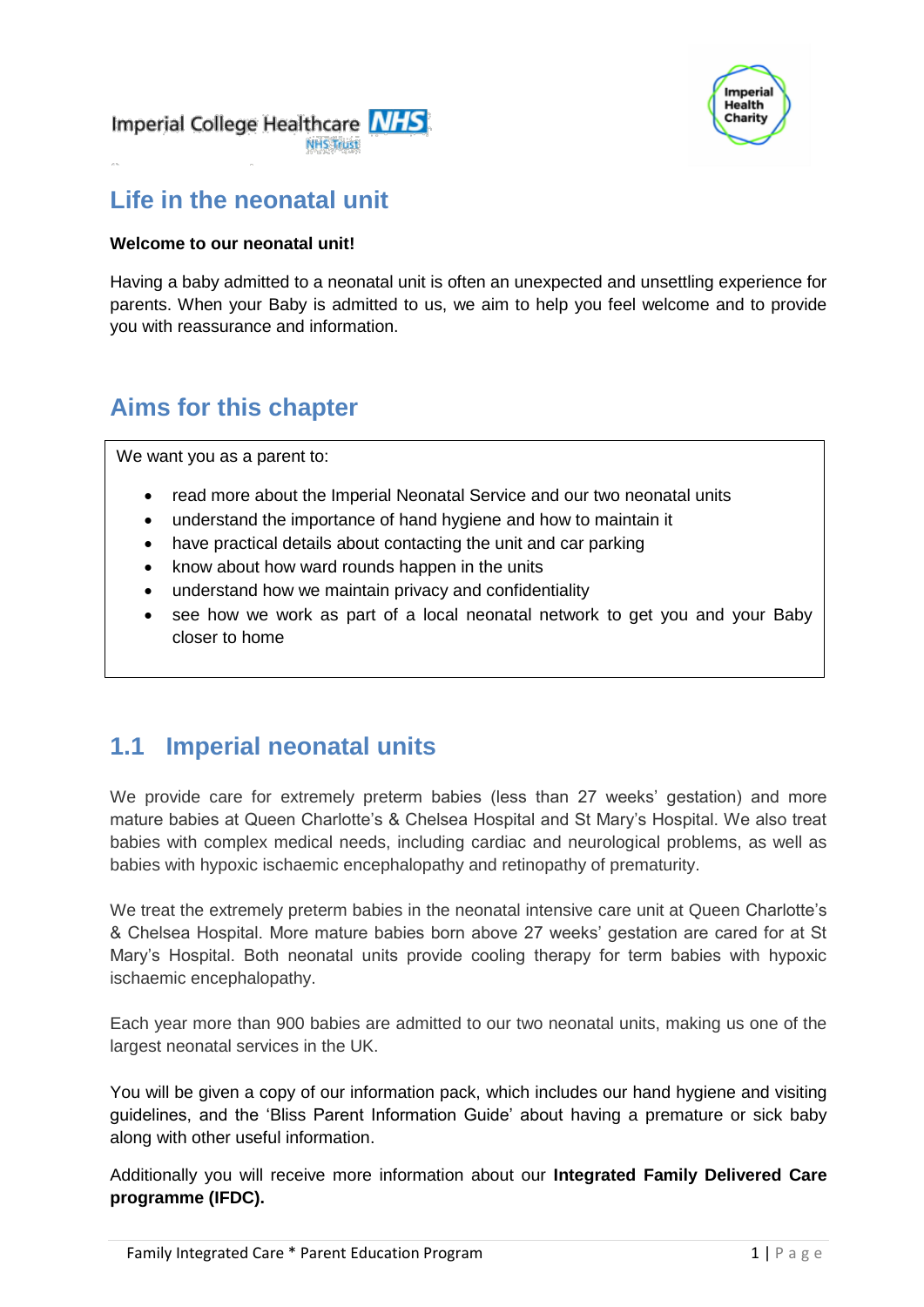



#### **How to contact the neonatal unit**

If you are unable to be here in person or you need an update about your Baby when you are not with us, you can call the unit at any time and ask to speak to your Baby's nurse. If they are unable to come to the phone immediately, you will be asked to call back in a few minutes. To maintain patient confidentiality, information cannot be given to other family members or friends.

If there is a sudden change in your Baby's condition, our team will contact you immediately. Please make sure that we have your correct contact numbers.

#### **Phone numbers for our neonatal units:**

|                      | Queen Charlotte's & Chelsea<br>Hospital neonatal unit |
|----------------------|-------------------------------------------------------|
| Reception            | 020 8383 3158                                         |
| Intensive care (ITU) | 020 8383 3174 / 3474                                  |
| Low dependency (LDU) | 020 8383 3908 / 5137                                  |

|                       | <b>St Mary's Hospital</b><br>neonatal unit |
|-----------------------|--------------------------------------------|
| Reception             | 020 3312 1103                              |
| Intensive care (ITU)  | 020 3312 6294/ 6453                        |
| High dependency (HDU) | 020 3312 5083                              |
| Special care 1 (SCBU) | 020 3312 5059                              |
| Special care 2 (SCBU) | 020 3312 5876                              |

For questions about neonatal follow-up clinic appointments once your baby has been discharged contact our neonatal secretaries on 020 3313 5369 or by fax 020 3313 1122.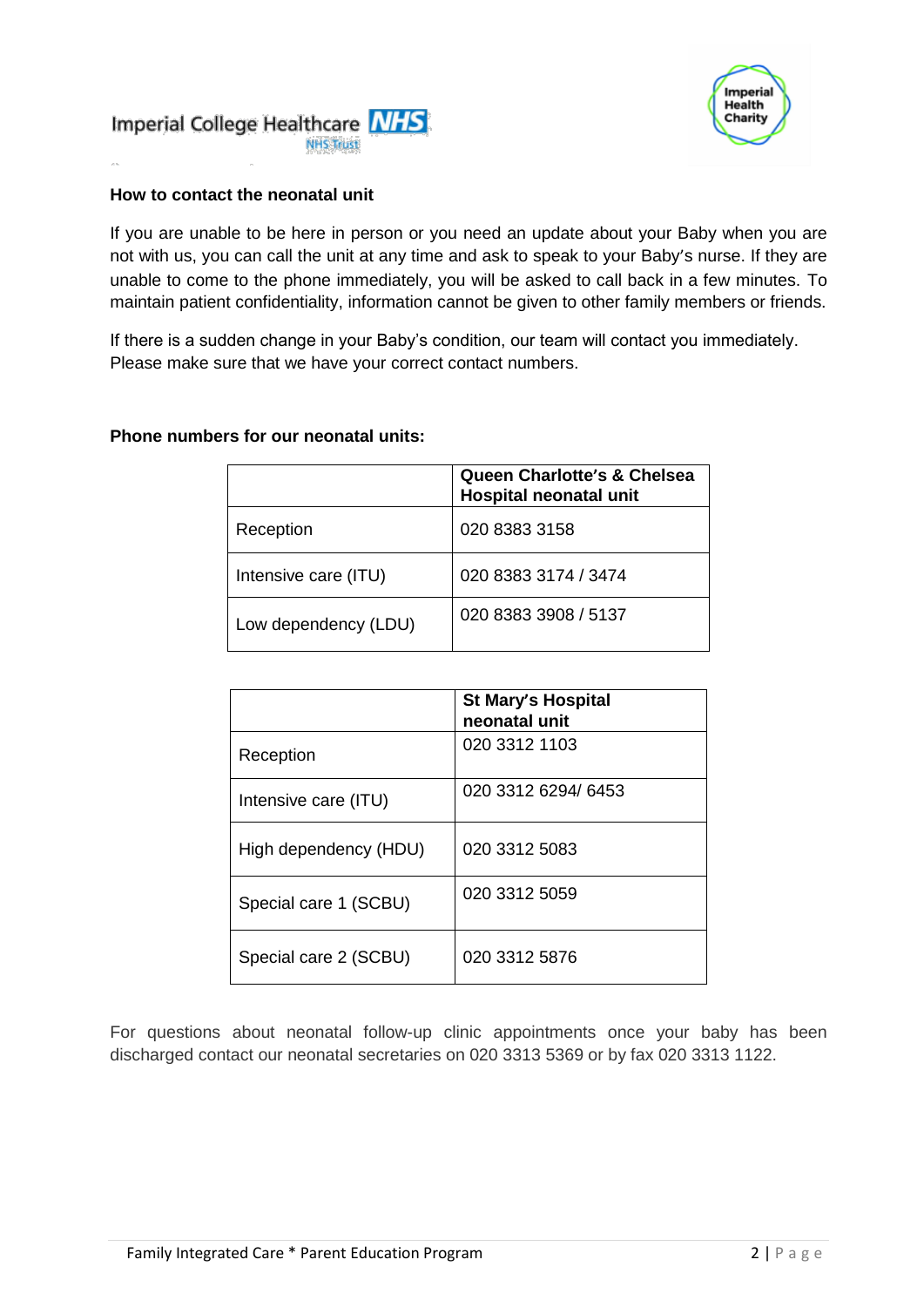



#### **Being with your Baby:**

Parents can be with their Baby at any time. Please see separate information regarding other people visiting in the information pack given to you on admission.

#### **Parent accommodation:**

There are parent bedrooms available on both Queen Charlotte's & Chelsea Hospital neonatal unit and St Mary's Hospital neonatal unit, which enable parents to stay overnight at the hospital for short periods. Facilities are limited and rooms are allocated according to individual parents' needs and agreed priorities as below:

- Mothers establishing feeding
- Parents preparing to take their baby home
- Parents with a critically sick baby

#### **Public transport and car parks**

#### **Queen Charlotte's & Chelsea Hospital neonatal unit**

Travel by London Underground:

From East Acton underground station it is about a 10 minute walk down Du Cane Road to Queen Charlotte's & Chelsea Hospital, which is on the left hand side of the road. <https://www.imperial.nhs.uk/our-locations/queen-charlottes-and-chelsea-hospital>

General parking is very limited at or near all our hospitals, and charges apply. Parking on the hospital site is available at £2.20 per hour. Please bring plenty of change to pay at the car park machines. For offsite parking please refer to the London Borough of Hammersmith and Fulham's website.

A reduced parking charge is available to families with babies on the neonatal unit. You can get a letter from reception which you can then take to the main reception (ground floor opposite the coffee shop). You will be given a permit to display in your car window to enable you to park your car in the staff car park at the back of the hospital for £5 per day.

#### **St Marys Hospital neonatal unit**

Travel by London Underground: Take the Bakerloo, Hammersmith & City, District, or Circle lines to Paddington Station. St Mary's Hospital is just a few minutes walk.

<https://www.imperial.nhs.uk/our-locations/st-marys-hospital>

General parking is very limited near the hospital, and charges apply. There is no parking available for patients or visitors on the hospital grounds. Please refer to the Westminster City Council website for information on parking close to the hospital.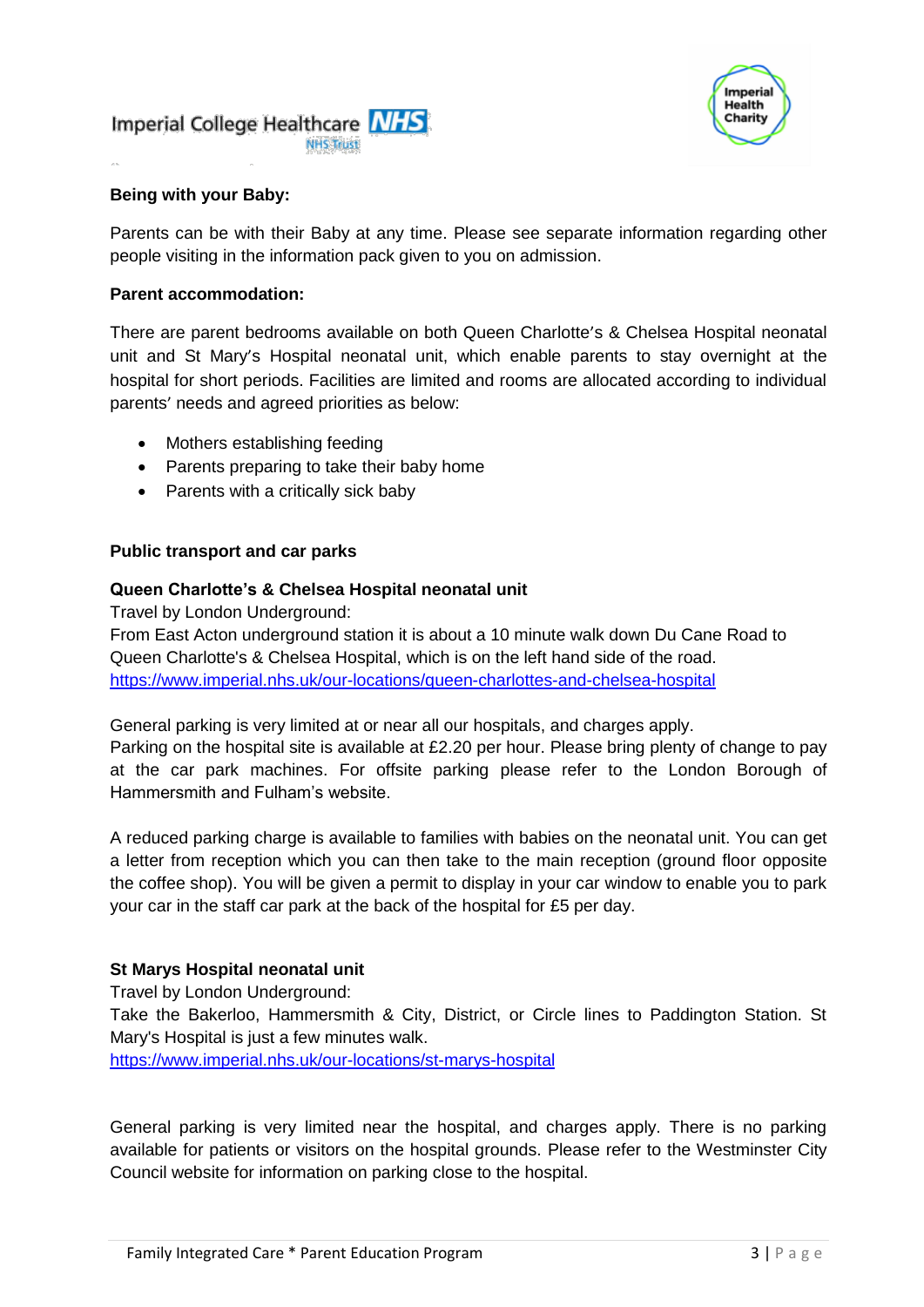



# **1.2 Preventing infection and hand hygiene**

We are committed to preventing and reducing the occurrence of life-threatening infection in newborn babies by following a strict hand hygiene policy. Please help us to protect your Baby by following the rules below.

#### **Why hand hygiene is so important:**

Hand hygiene is the most important step in preventing infections.

Babies on the neonatal unit are very young and their immune systems are very immature. This makes them extremely vulnerable to infection. By following thorough hand hygiene to remove bacteria, you can reduce the risk of passing on infection, which may be harmful to your Baby.



#### **When entering the neonatal unit**

- Make sure you are bare below the elbows – roll up your sleeves to above the elbow.
- Remove all jewellery from your hands and wrists (only wedding bands are allowed).
- Make sure you do not have long nails or artificial nail extensions.
- Wash your hands thoroughly with soap and water according to the six steps, rinse off all the soap and dry your hands well, and then use alcohol gel and allow it to dry.

#### **When entering the nursery**

• Wash your hands thoroughly with soap and water, dry them, (as shown in the picture below) and then use alcohol gel and

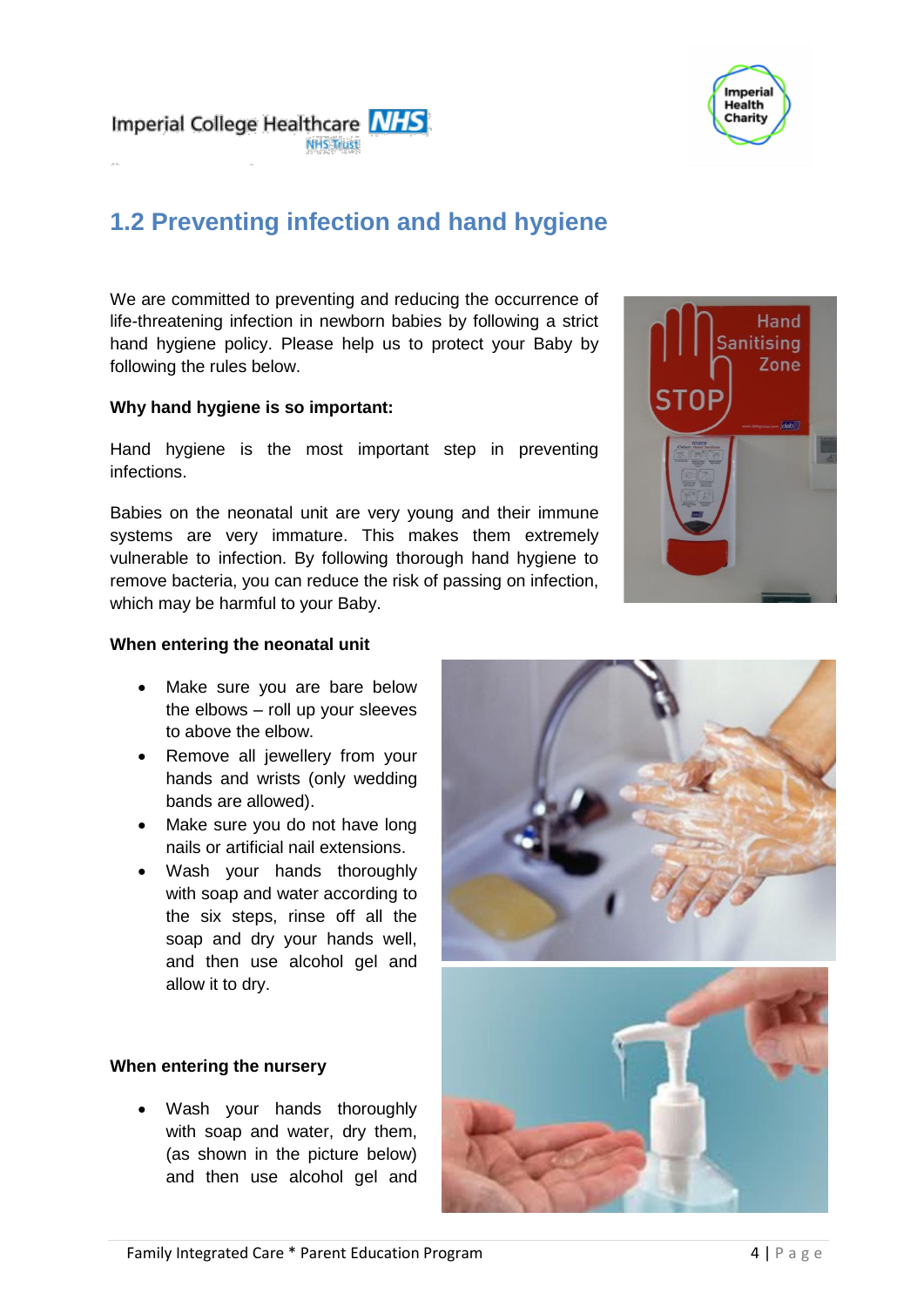



allow it to dry.

#### **When staying with your Baby – remember Gel-Baby-Gel for hand hygiene**

- We encourage you to touch and care for your Baby after following the above hand hygiene steps.
- If you remove your hands from inside the incubator and touch the area surrounding your Baby, use alcohol gel on your hands again and allow it to dry before touching your Baby.

#### **When leaving your Baby and the nursery**

Clean your hands with alcohol gel and allow it to dry.

#### **How to perform hand hygiene effectively**

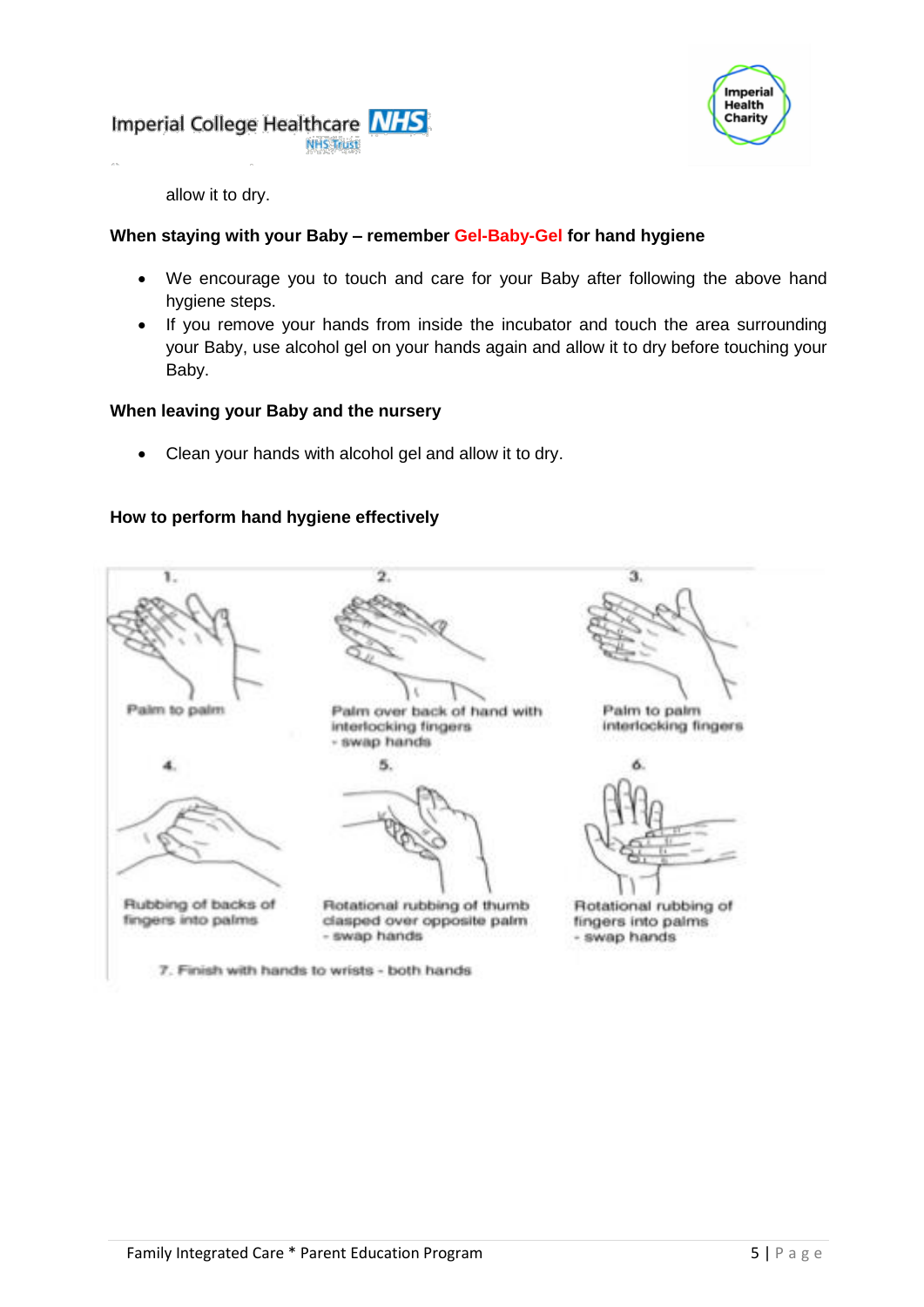



#### **Being an advocate for your Baby**

Parents have an important role in the neonatal unit. When families speak up, they help to make the neonatal unit a safe environment for vulnerable babies. If you see anyone not washing their hands before touching your Baby, please remind them of the importance of hand hygiene.

#### **If you feel unwell**

Please do not come to the neonatal unit if you experience any of the following:

- $\bullet$  fever
- diarrhea or vomiting
- rash
- cough or sore throat.

Let the team know about your symptoms and we can discuss your plan, and how can we support you in caring for and feeding your Baby.



### **1.2 Parent education and support sessions**

All parents of babies admitted to our neonatal units are invited to attend our programmes. Specific training sessions and one-to-one support are available for those parents who are interested in participating in our Integrated Family Delivered Care programme (IFDC).

Ask your Baby's nurse or the Integrated Family Delivered Care project nurse for the timetable of the available sessions or see IFDC notice boards.

We have a weekly parent group supported by our nursing staff and psychology team, where you can meet other parents, talk about you and your Baby's time on the unit and raise any questions or concerns. For relaxation, we also have parent crafting sessions and therapeutic music sessions weekly.

If you have any questions or concerns at any other time do let the nurse looking after your Baby or nurse in charge know or speak to the ward clerk or senior nurse. Their details are on a poster at reception.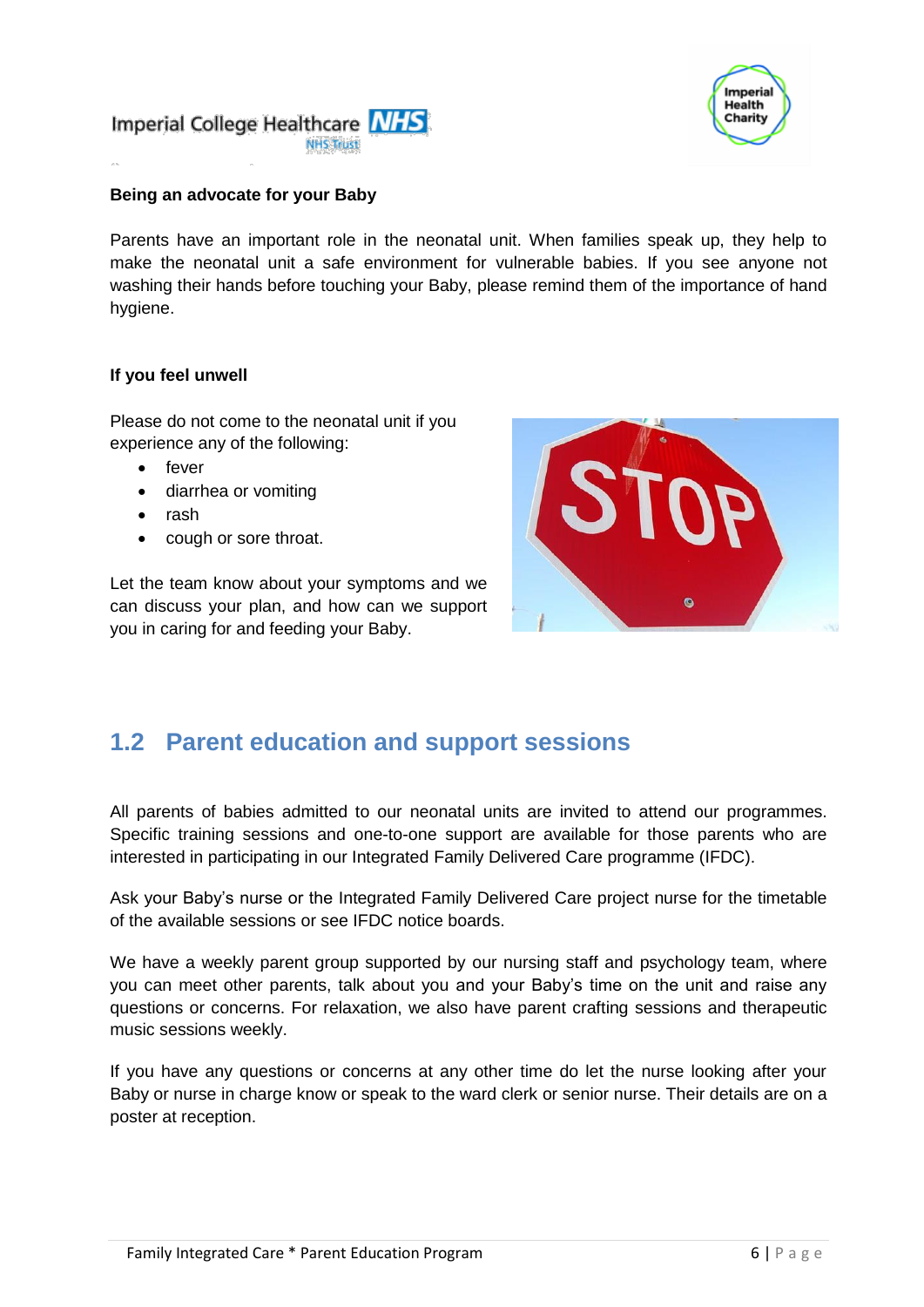



# **1.3 Description of ward rounds**

In the morning each day (usually between 09.15 and 11.00), the team comes together at your Baby's cotside to discuss your Baby's needs and progress and plan their care.

You are considered a key member of the team. The nurse or doctor will summarise your Baby's history and current presentation and raise any concerns that need consideration. The round is led by the consultant neonatologist or specialist registrar who coordinates the discussion and agrees the medical plan.

This is also your opportunity to tell your Baby's story; share observations from your time looking, touching and caring for your baby; and ask questions to help you understand your Baby's medical journey and your journey towards taking them home. Once you are more confident, you can participate in the ward round and present your Baby's progress. You can find helpful guidance on this in Chapter 5 'Working together as a team'.

On some days, members of the wider multidisciplinary team will also attend the ward round to assess your Baby's development from different perspectives and to give you the chance to talk with them. A range of options and ways forward may be discussed before a specific plan is made and recorded in your Baby's medical notes.

The round usually begins with introductions – of the team and yourself – to help us all to build the good working relationships needed. If you need a longer conversation, or wish to discuss an aspect of your Baby's treatment in a more private setting, please ask and the consultant will arrange a time to meet with you.

# **1.4 Privacy and confidentiality – headphones**

You are welcome to be at your Baby's bedside at all times. On the neonatal units at St Mary's and Queen Charlotte's & Chelsea Hospitals we aim to provide around-the-clock access for all parents and to fully inform and involve you in your Baby's care. However, we must also consider and respect individual families' privacy and the confidentiality of their baby's medical information.

We know that it is very important for you as parents to plan your day with your Baby. Together with our nurses you can plan doing cares, having skin-to-skin contact (sometimes just called 'skin-to-skin'), feeding and attending daily routines such as ward rounds and handovers.

In order to help you be in the nursery with your Baby when it's convenient for you,

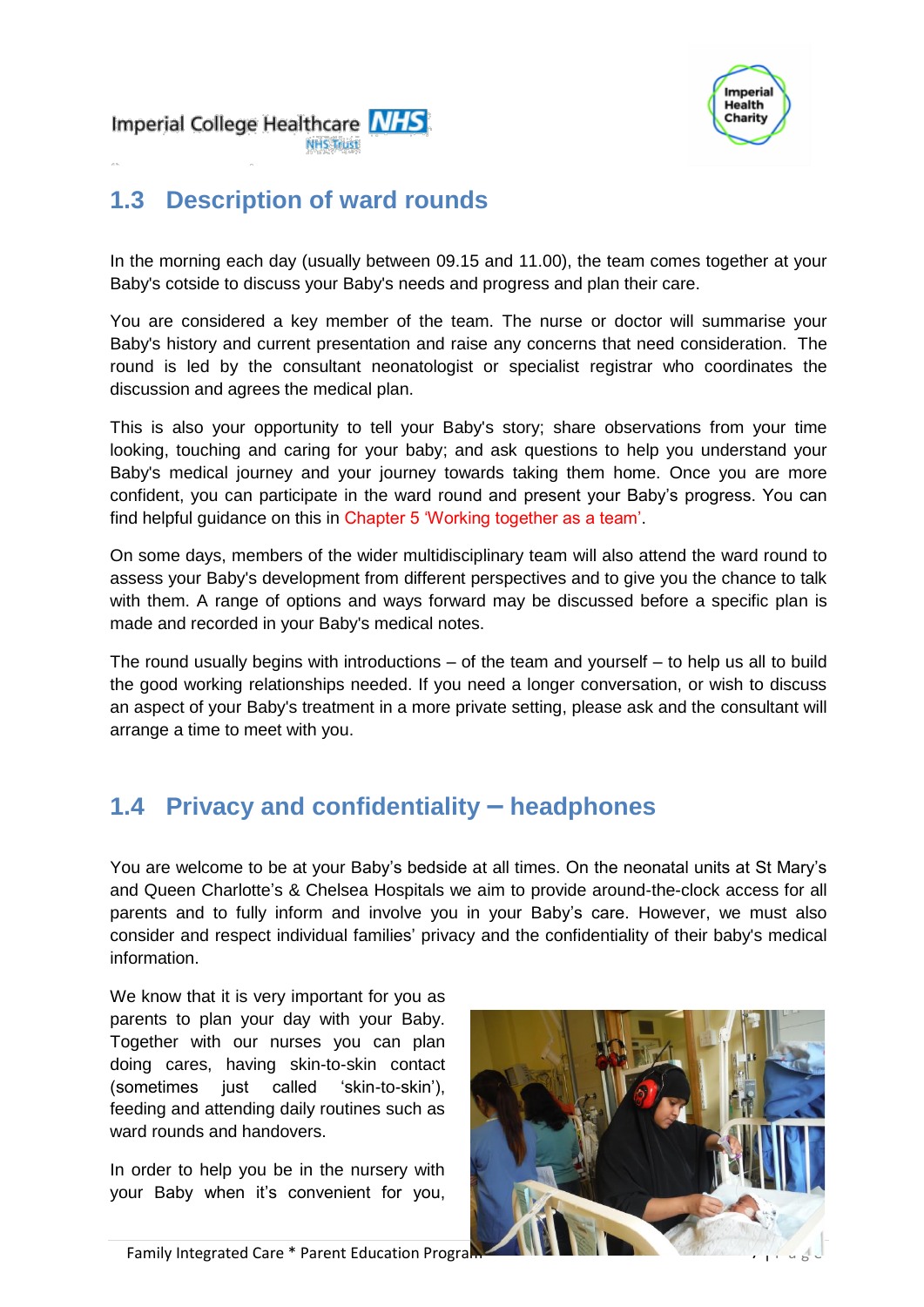



headphones are available during ward rounds and handovers. This will allow you to stay in the nursery with your Baby whilst other families are discussed without staff breaching confidentiality.

Confidentiality, privacy and bringing babies and families together are core values on our neonatal units. To respect these values we will invite you to stay and ask you to put on the headphones when other families are being discussed during ward rounds and handovers.

The headphones are special headphones which cancel out surrounding noises. For this reason you are not able to use your own headphones. When the doctors come to your Baby, they will ask you to remove the headphones so that you can participate fully in the discussion and plans.

Each cot should have its own set of headphones which are equipped with radio so you can enjoy uninterrupted time with your Baby and put your Baby's need for loving parental care first. Headphones are regularly cleaned with disinfectant wipes to maintain good hygiene.

#### **When to use them:**

- You will be required to wear the headphones if other families' care is being discussed whilst you are in the nursery. Most often this will be during ward rounds (in the morning) and handovers (in the evening).
- Staff may also ask you to use the headphones at other times.
- If you would like to, you may use the headphones at other times in the nursery.

#### **How to use them:**

- The nurse looking after your Baby will check if you plan to stay or leave the nursery before the team starts the ward round or handover.
- If you plan to stay in the nursery you will be passed a set of headphones. There are two sets of headphones at each cotside for your convenience.
- Sets will be cleaned by parents or nurses before and after use.



#### **We still may ask you to leave the nursery in special circumstances:**

Headphones can help to maintain confidentiality, but there may be certain situations when you will be asked to leave the nursery. This may happen during admissions, emergencies and procedures when the neonatal team needs more space to deliver safe, efficient care.

#### **We are grateful for your understanding and cooperation in these situations.**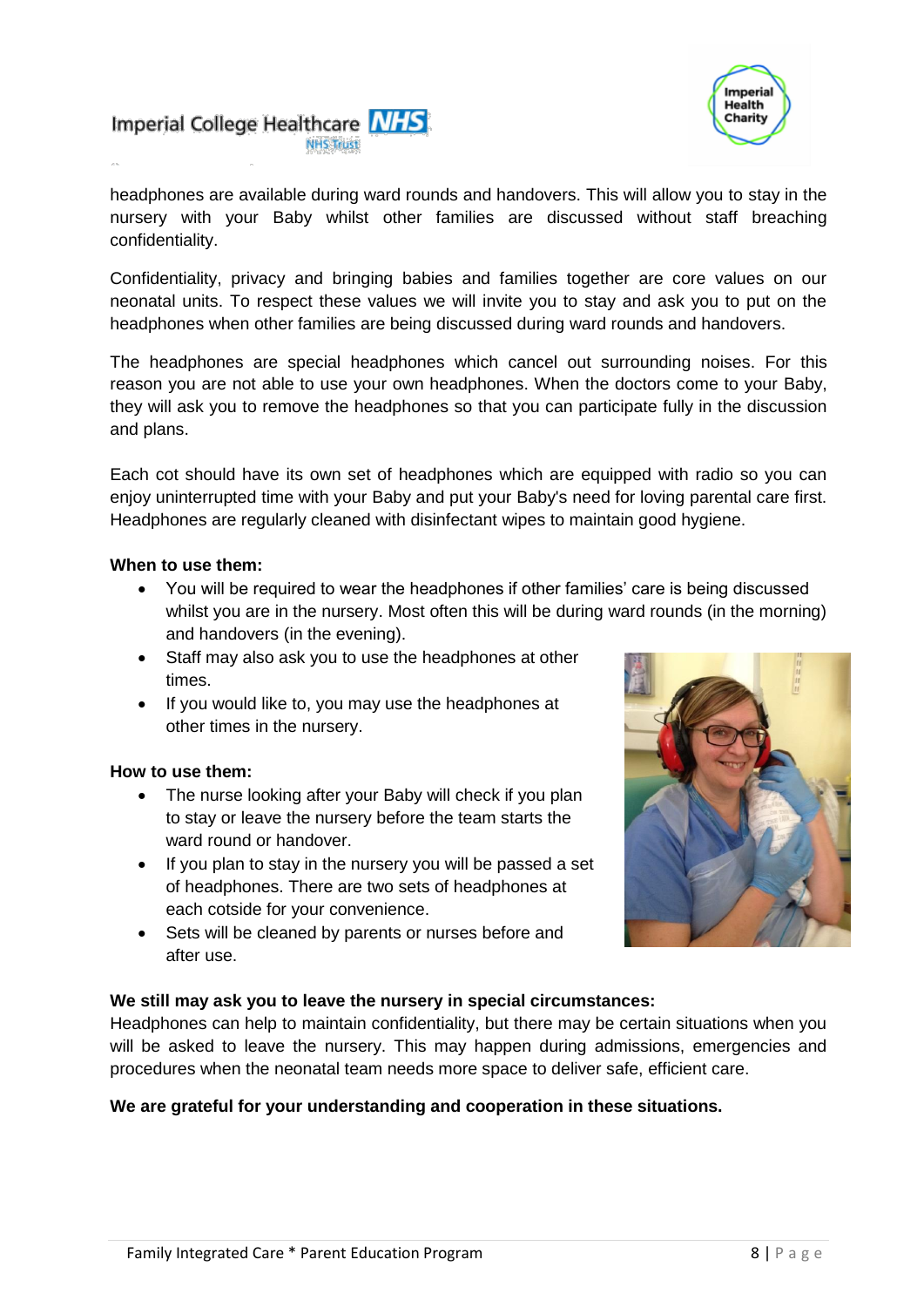

Imperial College Healthcare NHS **NHS Trust** 

# **1.5 North West London Perinatal Network**

There are six hospitals in the North West London Perinatal Network as indicated on the map. Once specialist care is no longer required, your Baby's care may be continued at one of the other hospitals in the network that look after babies. This will be discussed with you if it is appropriate for you and your Baby. It is usually a hospital that is nearer to where you live that can offer the care your Baby needs to get ready to go home.



If you live outside of the network, we will let

you know which network covers your local area and will liaise with the appropriate hospital for continuing care when your Baby is ready to be nearer to home.

### **Key messages and reflection:**

After this chapter you should be able to:

- be aware of basic information around our services and units
- maintain good hand hygiene;
- know how we safeguard privacy and confidentiality
- understand how the North West London Perinatal Network works.

### **Further learning in this topic**

If you wish to know more:

- make sure you attend our Parent Orientation session after the admission of your Baby
- read Chapter 5 'Working together as a team' and Chapter 13 'Copying in the NICU'
- think about how to plan your daily routine in the neonatal unit
- make sure you understand how to maintain good hand hygiene
- ask our neonatal team for help or any questions at any time
- ask for one-to-one support from one of our Integrated Family Delivered Care Project nurses

Family Integrated Care  $\frac{1}{2}$  and  $\frac{1}{2}$  and  $\frac{1}{2}$  are not program 9  $\frac{1}{2}$  and  $\frac{1}{2}$  and  $\frac{1}{2}$  and  $\frac{1}{2}$  and  $\frac{1}{2}$  and  $\frac{1}{2}$  and  $\frac{1}{2}$  and  $\frac{1}{2}$  and  $\frac{1}{2}$  and  $\frac{1}{2}$  and  $\$ 

use this app or your Parent Binder to record notes and questions.